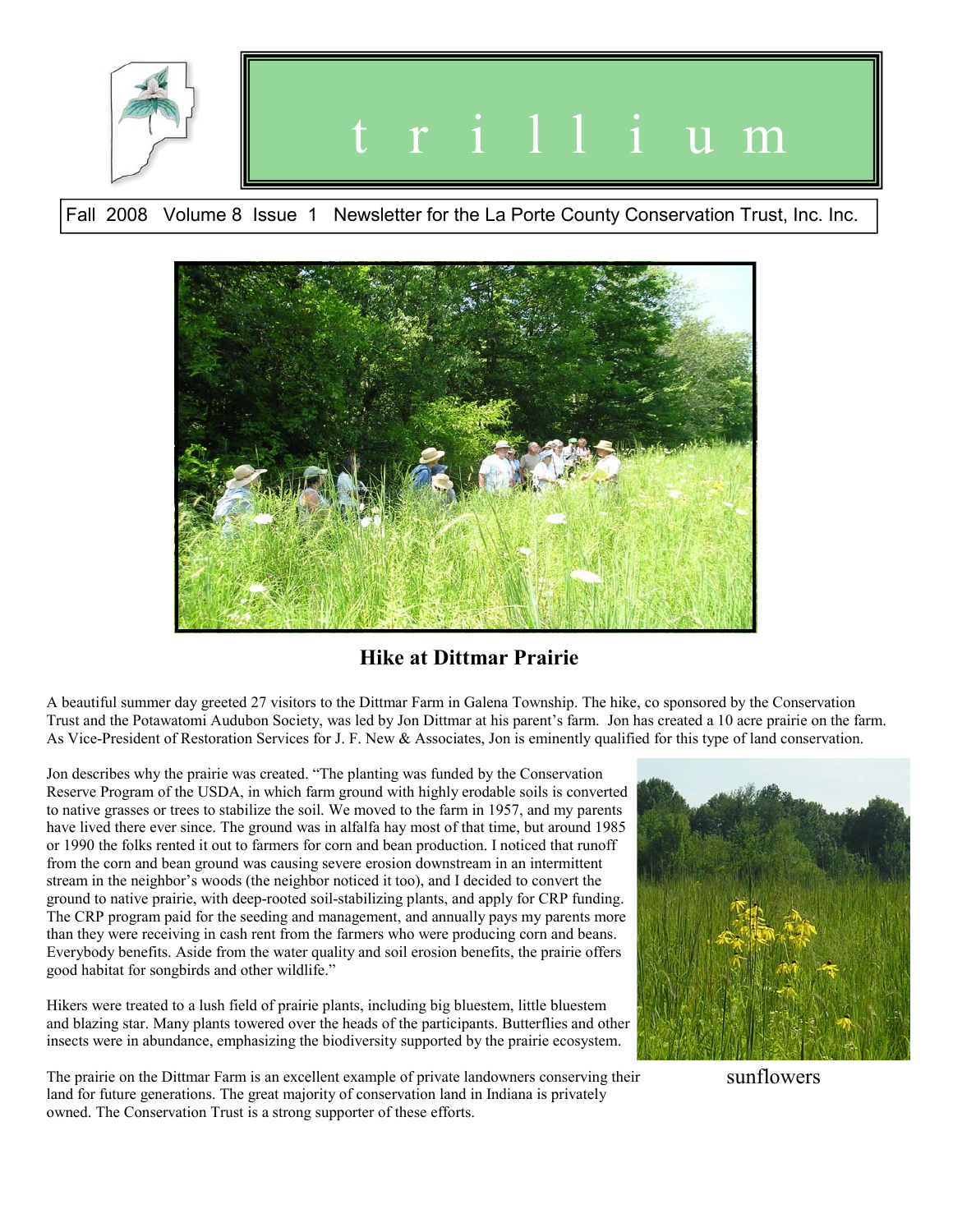

Jan Baumer at the Conservation Trust booth at the fair

## LPCCT GOES TO THE FAIR

Part of the mission of the Conservation Trust is to educate the public about our environment in La Porte County. For the second consecutive year the Conservation Trust, in partnership with Save the Dunes, has manned a booth in the conservation building at the La Porte County Fair. Persons manning the booth fielded questions from fairgoers ranging from unusual bird behavior to invasive plants. Many parents were a "captive" audience to the message in the booth, since we were located next to the fishing pond, where their children were trying to land the big one. Literature was distributed on many environmental subjects, including controlling invasive plants and protecting water quality. A large number of people signed up to receive the Conservation Trust newsletter.

#### **La Porte County Conservation Trust, Inc.**

 $\Phi_{\alpha}=\Phi_{\alpha}=\Phi_{\alpha}=\Phi_{\alpha}=\Phi_{\alpha}$  .

**Board of Directors** 

 **President**  Dennis Richardson

 **Vice-President** Robert Boklund

 **Secretary**  Elizabeth McCloskey

 **Treasurer**  James Simon

Marcia Alexander

Steve Barker

Jan Baumer

John Pflum

### LPCCT BOARD MEMBER OPENING

The Conservation Trust is seeking a person for it's board of directors. This position became available when Don Bowman retired from the board this year. The person taking this position would serve on the board until April of 2011. Any persons interested are invited to send an email to info@lpcct.org. A board questionnaire will be sent to out to persons expressing such an interest in the board opening.

> Are you interested in preserving LaPorte County's natural resources? If so, consider a financial gift or a donation of land to the LPCCT. Your generosity will insure that future generations will enjoy the beauty of La Porte County. For further information visit www.lpcct.org